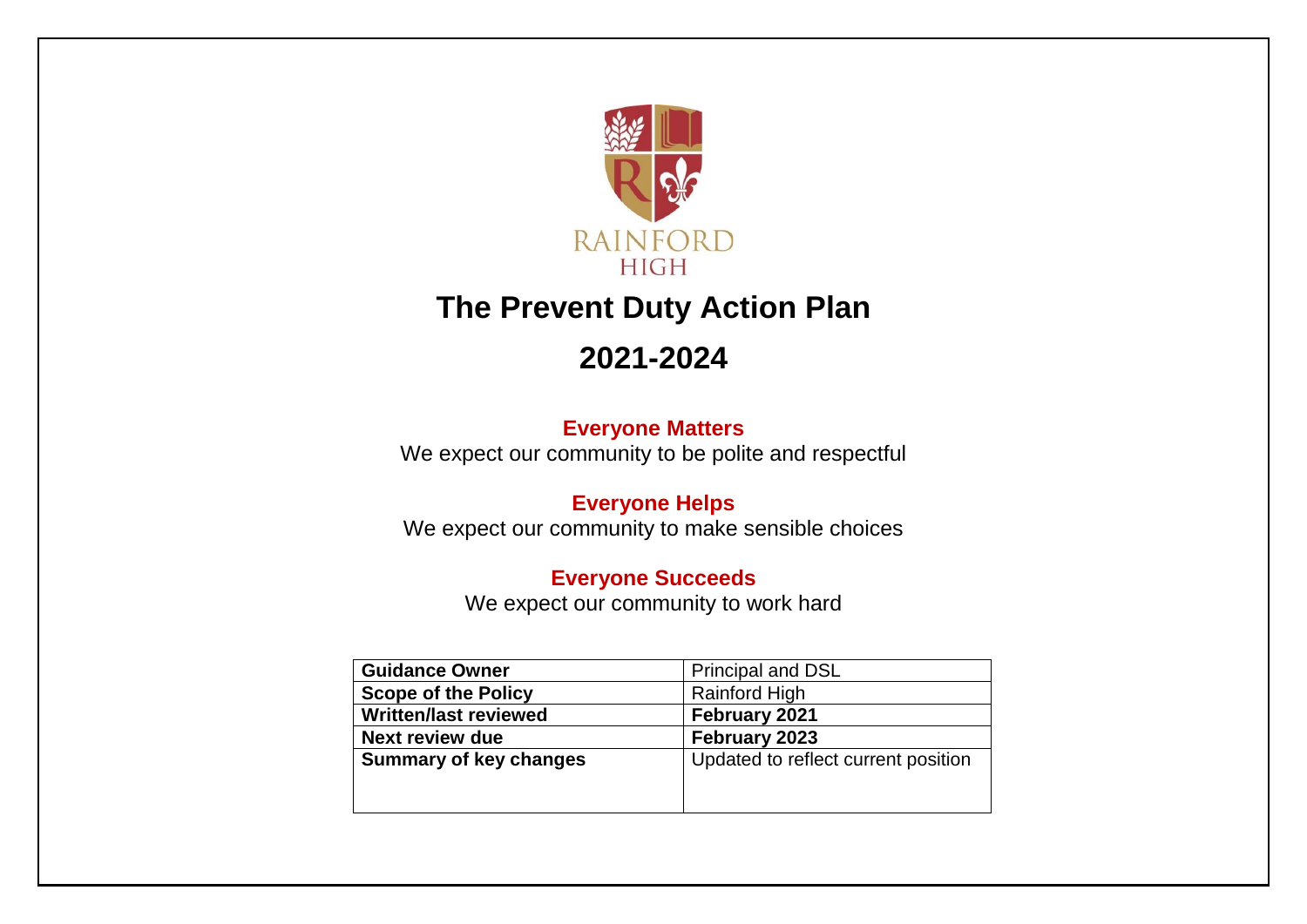## **Rainford High Prevent Action Plan 2020-2023**

| <b>DUTY</b>                                                                                    | <b>WHAT THIS MEANS</b>                                                                                          | <b>ACTION</b><br><b>BY WHOM</b>                                                                                                                                                                                                                                            |                                                          |                                   |  |
|------------------------------------------------------------------------------------------------|-----------------------------------------------------------------------------------------------------------------|----------------------------------------------------------------------------------------------------------------------------------------------------------------------------------------------------------------------------------------------------------------------------|----------------------------------------------------------|-----------------------------------|--|
| <b>Risk Assessment</b>                                                                         |                                                                                                                 |                                                                                                                                                                                                                                                                            |                                                          |                                   |  |
| Assess the risk of<br>children being drawn<br>into terrorism or<br>extremism                   | The school has identified a<br>Prevent Lead.                                                                    | All staff know who the Prevent Lead is and that this person acts as a source of<br>advice and support.                                                                                                                                                                     | All Staff                                                | Already in<br>place               |  |
|                                                                                                |                                                                                                                 | Our DSO's act as Prevent Leads and are identified on our Safeguarding<br>information emails and all are identified on our DSO posters.                                                                                                                                     | Designated<br>Safeguarding<br><b>Officers</b><br>(DSL's) | Already in<br>place               |  |
|                                                                                                | Staff can demonstrate a<br>general understanding of the<br>risks affecting children and                         | All Staff have read up to date version of "Keeping Children Safe in Education"<br>The Prevent Lead has informed staff of their duties as set out in 'The Prevent<br>Duty' (DFE, June 2015).<br>All staff have received in house annual CPD training an INSET day to ensure | DSL's<br>All Staff                                       | Already in<br>place<br>Already in |  |
|                                                                                                | young people                                                                                                    | staff are aware of revised guidelines and recommendations                                                                                                                                                                                                                  |                                                          | place                             |  |
|                                                                                                | Staff can identify individual<br>students who may be at risk of<br>radicalisation and how to<br>support them    | All staff have completed the government PREVENT online awareness training<br>and Channel online training which informs staff about signs and indicators of<br>radicalisation                                                                                               | All Staff                                                | Easter 2022                       |  |
|                                                                                                | There is a clear procedure in<br>place for protecting children at<br>risk of radicalisation.                    | All staff have read the Safeguarding Policy which includes a statement<br>regarding the school's "Prevent" duty.<br>All staff understand how to record and report concerns regarding risk of<br>radicalisation                                                             | All Staff                                                | Already in<br>place               |  |
| The School will prohibit<br>extremist speakers and<br>events in the school                     | The school exercises "due<br>diligence" in relation to<br>requests from external                                | Request an outline of what the speaker intends to cover<br>Research the person, organisation to establish whether they have demonstrated<br>extreme views/actions                                                                                                          | Principal and<br><b>SLT</b>                              | Already in<br>place               |  |
|                                                                                                | speakers and organisations<br>booking to use school<br>premises.                                                | Deny permission for people/organisations to use school premises if they have<br>links to extreme groups or movements<br>Provide justification for their decisions in writing                                                                                               |                                                          | DSL has<br>lead<br>responsibility |  |
|                                                                                                |                                                                                                                 |                                                                                                                                                                                                                                                                            |                                                          | under<br>Principal                |  |
| <b>Working in Partnership</b>                                                                  |                                                                                                                 |                                                                                                                                                                                                                                                                            |                                                          |                                   |  |
| The school is using<br>existing local partnership<br>arrangements in<br>exercising its Prevent | Staff record and report<br>concerns in line with existing<br>policies and procedures.<br>The Prevent Lead makes | All staff record and report concerns on Safeguard online system CPOMS<br>following normal concern logging procedures<br>Records of referrals are kept on the child's chronology on the online system<br>Referrals are followed up appropriately                            | All staff                                                | Already in<br>place               |  |
| duty.                                                                                          | appropriate referrals to other<br>agencies including the                                                        |                                                                                                                                                                                                                                                                            | <b>DSL</b>                                               |                                   |  |